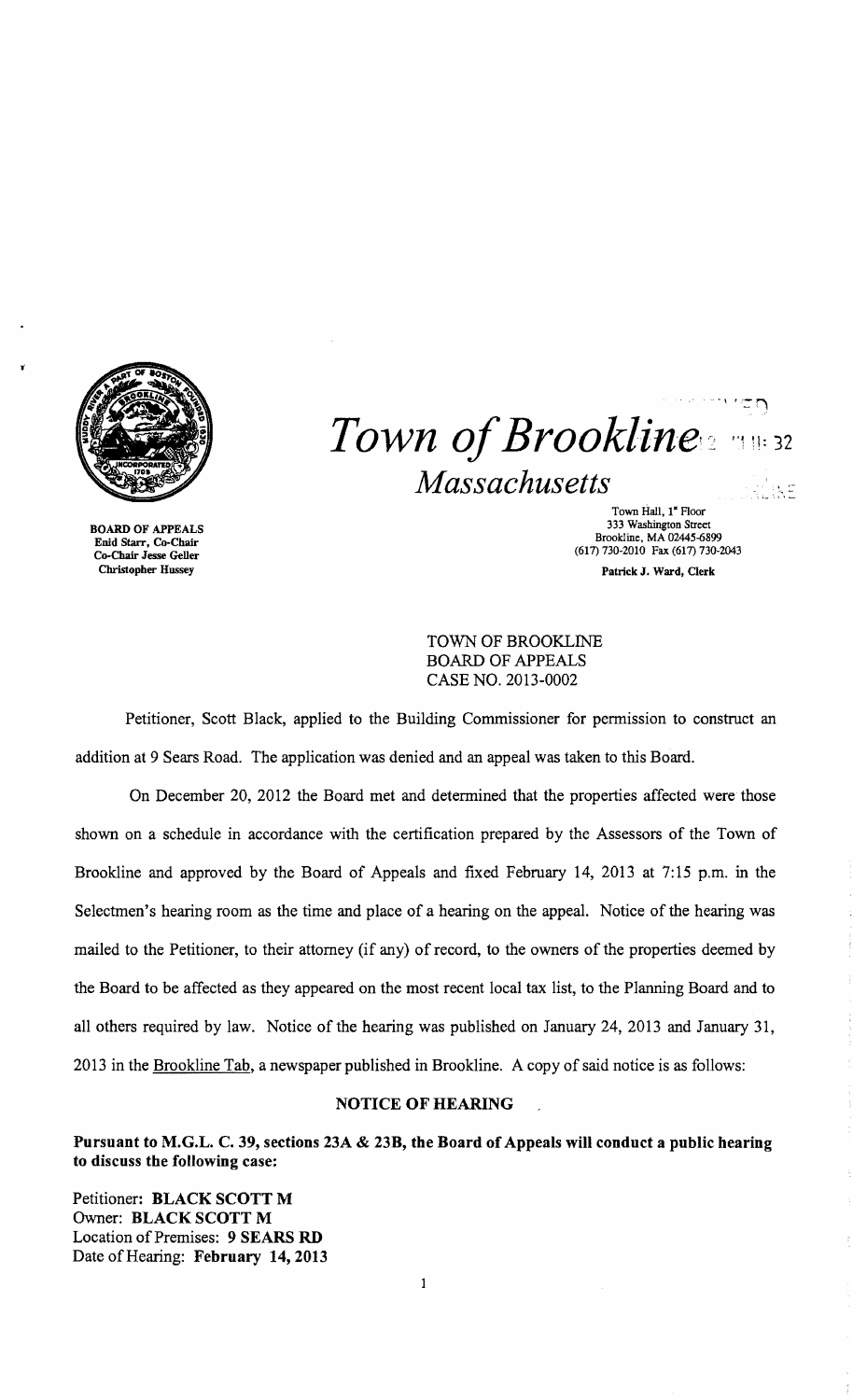Time of Hearing: 7:15 p.m. Place of Hearing: Selectmen's Hearing Room, 6th Floor

A public hearing will be held for a variance and/or special permit from:

- 1. 5.09.2.j; Design Review
- 2. 5.22.3.b.1.b; Exceptions to Maximum Floor Area Ration(FAR) for Residential Units
- 3. 5.43; Exceptions to Yard and Setback Regulations
- 4. 5.54.2; Exceptions to Existing Alignment
- 5. 8.02.2; Alteratons and Extension

of the Zoning By-Law to construct a parking area Construct an addition at 9 Sears RD Said premise located in a S-40 ( Single-Family) Residential district.

*Hearings, once opened, may be continued by the Chair to a date and time certain. No further notice will be mailed to abutters or advertised in the TAB. Questions regarding whether a hearing has been continued, or the date and time ofany hearing may be directed to the Zoning Administrator at 617-734 2134 or check meeting calendar* 

*at:http://calendars.town.brookline.ma.usIMasterTownCalandarl? FormID= 158.* 

The Town of Brookline does not discriminate on the basis of disability in admission to, access to, or *operations ofits programs, services or activities. Individuals who need auxiliary aids for effective communication in programs and services of the Town of Brookline are invited to make their needs known to the ADA Coordinator, Stephen Bressler, Town ofBrookline,* 11 *Pierce Street, Brookline, MA 02445. Telephone:* (617) *730-2330; TDD* (617) *730-2327.* 

## Enid Starr Jesse Geller Christopher Hussey

At the time and place specified in the notice, this Board held a public hearing. Present at the

hearing was Chairman, Jesse Geller, and Board Members Jonathan Book, and Chris Hussey.

Jeff Pond, architect for the petitioner, presented the case. Mr. Pond described the property as being located on the southeast comer of the intersection of Sears Road and Lee Street. A two-and-halfstory brick single-family dwelling on the lot faces Sears Road, with a circular driveway in front. The lot is well landscaped with large expanses of lawn, as well as several large trees and a wood stockade fence along the Lee Street frontage.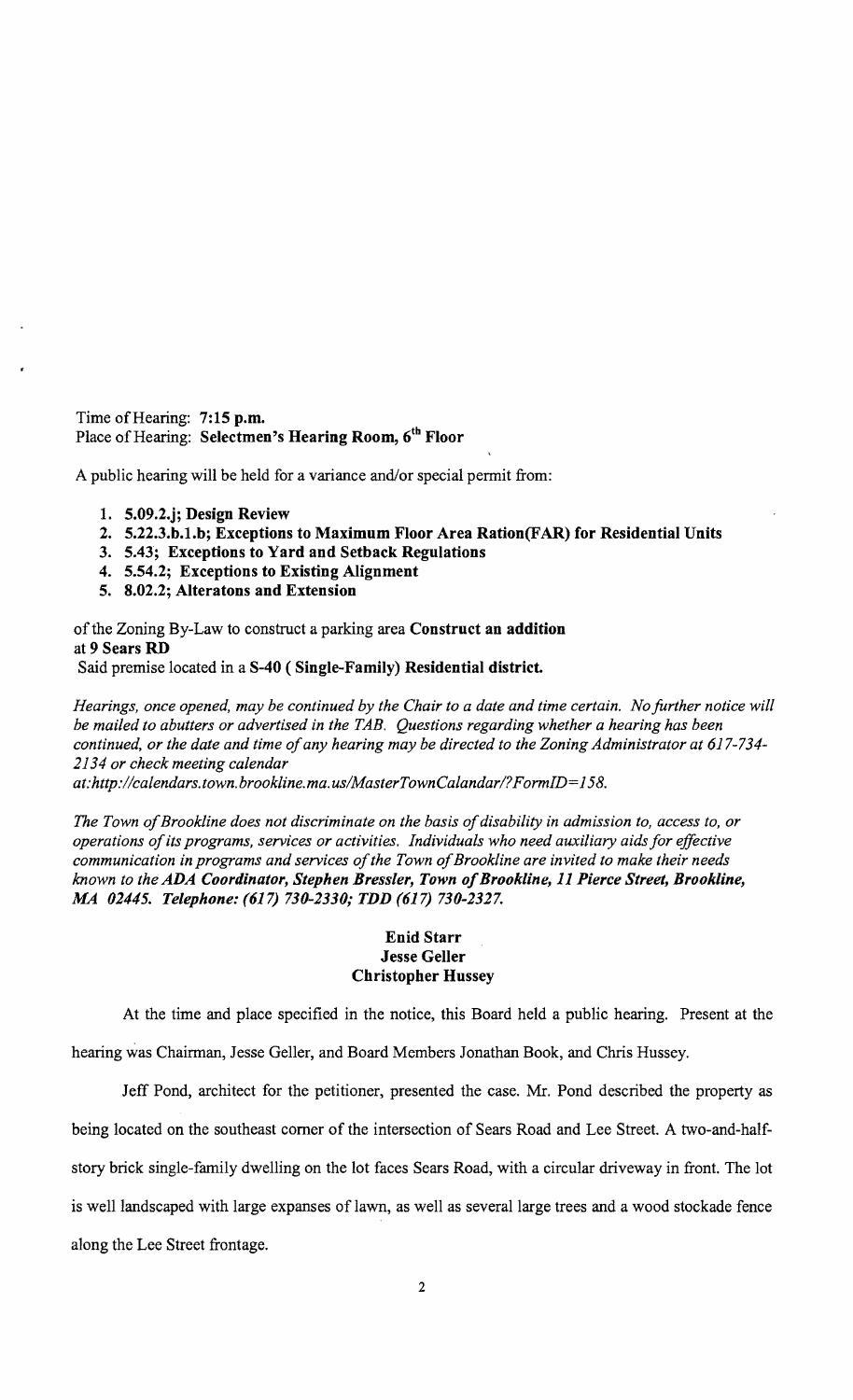Mr. Pond said the applicant, Scott Black, wishes to construct a 37' by 29' addition to the rear and side of the home, connected by a new octagonal conservatory. The addition would be a multi-purpose room at the first floor, with a high ceiling extending to the second level. The room would not have any windows along the walls, but the entire roof would be a combination of slate and open skylight. The rest of the addition would be finished in brick to match the existing building. A small bump out on the addition would be finished in similar materials as well, but would have a standing seam copper roof. The conservatory addition, which will provide access to the new multi-purpose room and measure 19.2' by 19.2', will have large windows on all exposed sides and a uniquely shaped standing seam copper roof.

Board Member Book asked how much of the excess floor area ratio was due to the ceiling height multiplier in the Zoning By-Law. Mr. Pond said the affect was significant. Mike Yanovitch, Chief Building Inspector, clarified the numbers. He said the multiplier was around 1.7 which resulted in approximately 560 Sq Ft of floor area being counted as approximately 900 Sq Ft.

The Chairman asked if anyone else wished to speak in favor of the application. No one else spoke in favor.

The Chairman asked if anyone wished to speak in opposition to the proposal. No one spoke in opposition.

The Chairman called on Tim Richard, Planner for the Town of Brookline, to deliver the findings of the Planning Board.

## FINDINGS

**Section 5.09.2.j** – Design Review: Any exterior addition for which a special permit is requested pursuant to *Section* 5.22 *(Exceptions to Maximum Floor Area Ratio Regulations)* requires a special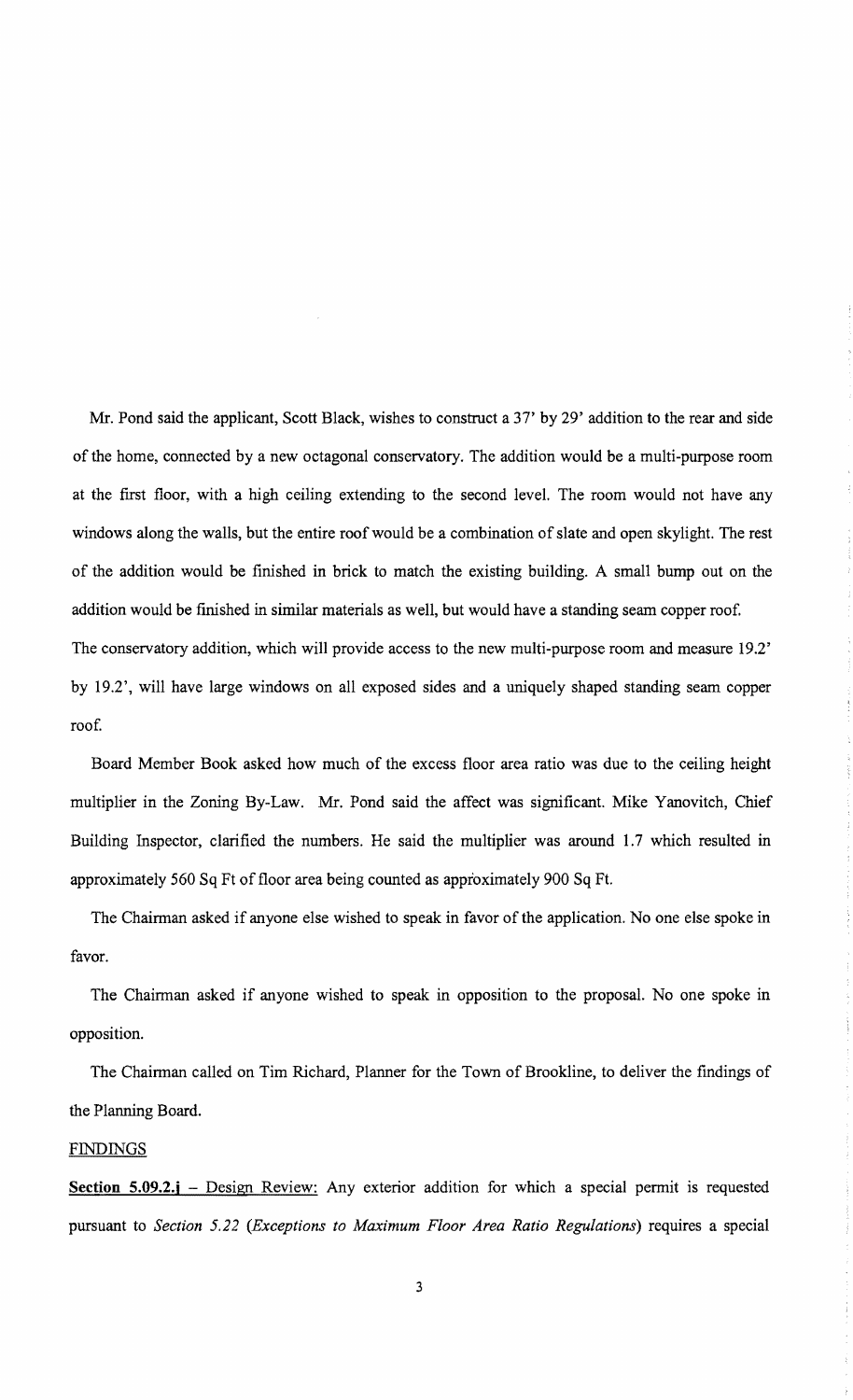pennit subject to the design review standards listed under *Section 5.09.4(a-l}.* All the conditions have been met, and the most relevant sections of the design review standards are described below:

a. Preservation of Trees and Landscape - The proposed addition, while large, will require the removal of primarily lawn. A band of very large trees along Lee Street will remain intact and will continue to provide shading and screening for the home.

b. Relation of Buildings to Environment – The proposed location for the addition does not require the removal of significant natural land features, and it's not expected to create shadows on abutting properties.

c. Relation of Buildings to the Form of the Streetscape and Neighborhood - The addition is not expected to be very visible from the street due to an existing 6 foot wood fence and a significantly-sized landscape buffer. The addition will be located 48 feet from Lee Street. As such, although the addition does not have any fenestration at the ground level, this would not have much of an impact on the streetscape or surrounding properties.

d. Open Space - The property will continue to meet both landscape and usable open space requirements. **Section 5.22.3.b.1.b** - Exceptions to Maximum Floor Area Ratio (FAR) for Residential Units

| <b>Floor Area</b>       | <b>Allowed</b> | Existing* | Proposed | Finding         |
|-------------------------|----------------|-----------|----------|-----------------|
| <b>Floor Area Ratio</b> | .15            | .13       |          | Special Permit* |
| (% of allowed)          | 100%           | 85%       | 114.5%   |                 |
| Floor Area (s.f.)       | 6,104.85       | 5,186     | 6,993.41 |                 |

\* Under *Section 5.22.3.b.l.b,* the Board of Appeals may by special permit allow for additional square footage by exterior addition, up to 120 percent of allowed gross floor area. In this case, the floor area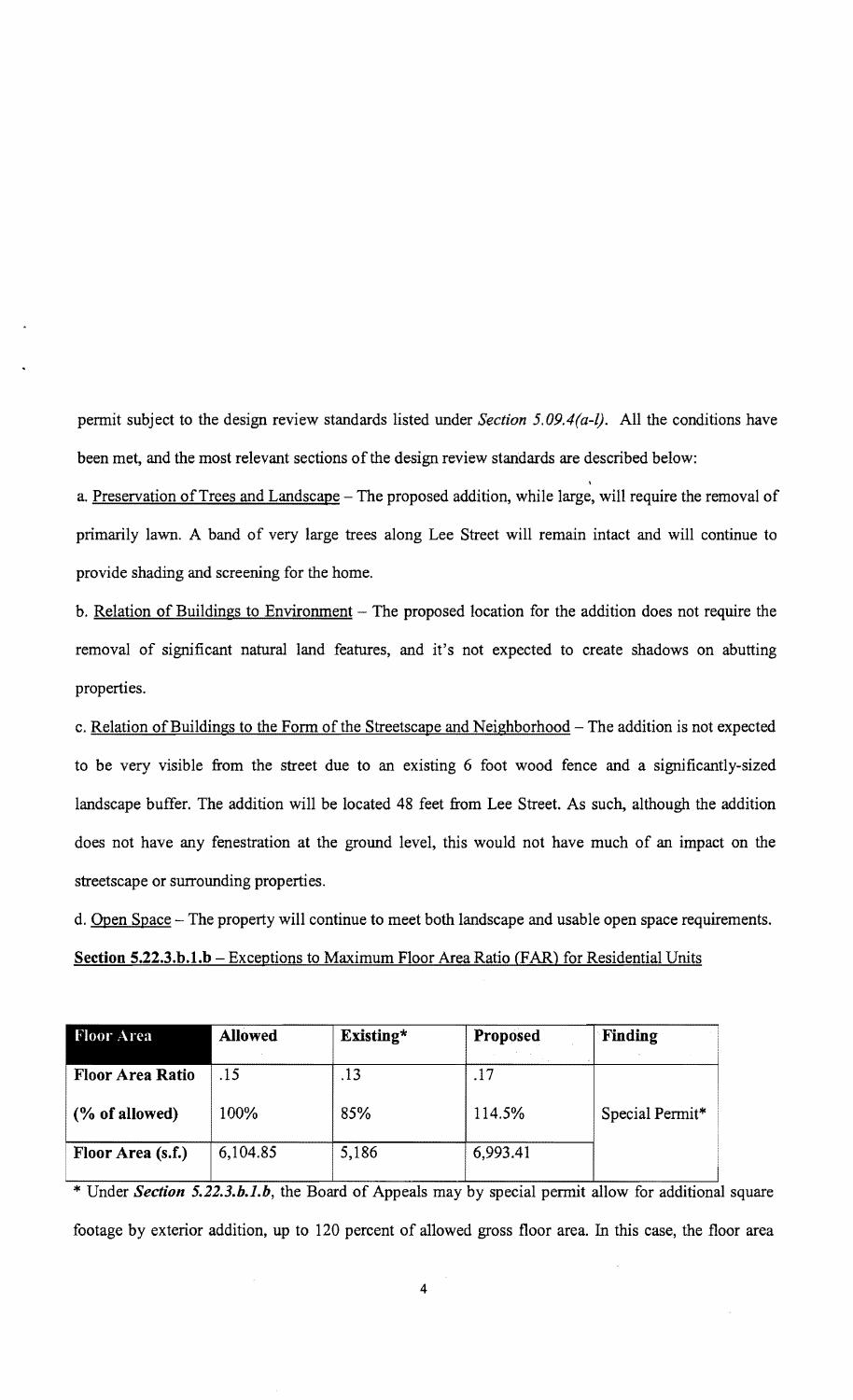calculations do include the additional floor area counted due to the vaulted ceiling in the multi-purpose room.

Section 5.43 - Exceptions to Yard and Setback Regulations

Section 5.54.2 – Exceptions for Existing Alignment: Although the project was initially cited as needing front yard setback relief due to the existing alignment of the abutting buildings, this section was determined not to apply as only one dwelling is within 150' and an average cannot be determined.

Section 8.02.2 – Alteration or Extension

A special permit is required to alter a pre-existing non-conforming structure or use.

## PLANNING BOARD COMMENTS

Mr. Richard said the Planning Board is supportive of the proposal to construct a new multi-purpose room and conservatory to the single-family dwelling. The new addition will be located a substantial distance from the street and be well screened by both an existing fence and vegetation. The proposal will not involve removing the very large trees along Lee Street, which are an attractive amenity, and it is not expected to impact neighboring properties. Both the conservatory and multi-purpose room will have unique detailing and be constructed of quality materials that will be harmonious with the existing structure.

Therefore, the Planning Board recommends approval of the plans by Jeffry Pond, dated *12/0112011,* subject to the following conditions:

1. Prior to the issuance of a building permit, the applicant shall submit final plans and elevations subject to the review and approval of the Assistant Director of Regulatory Planning.

5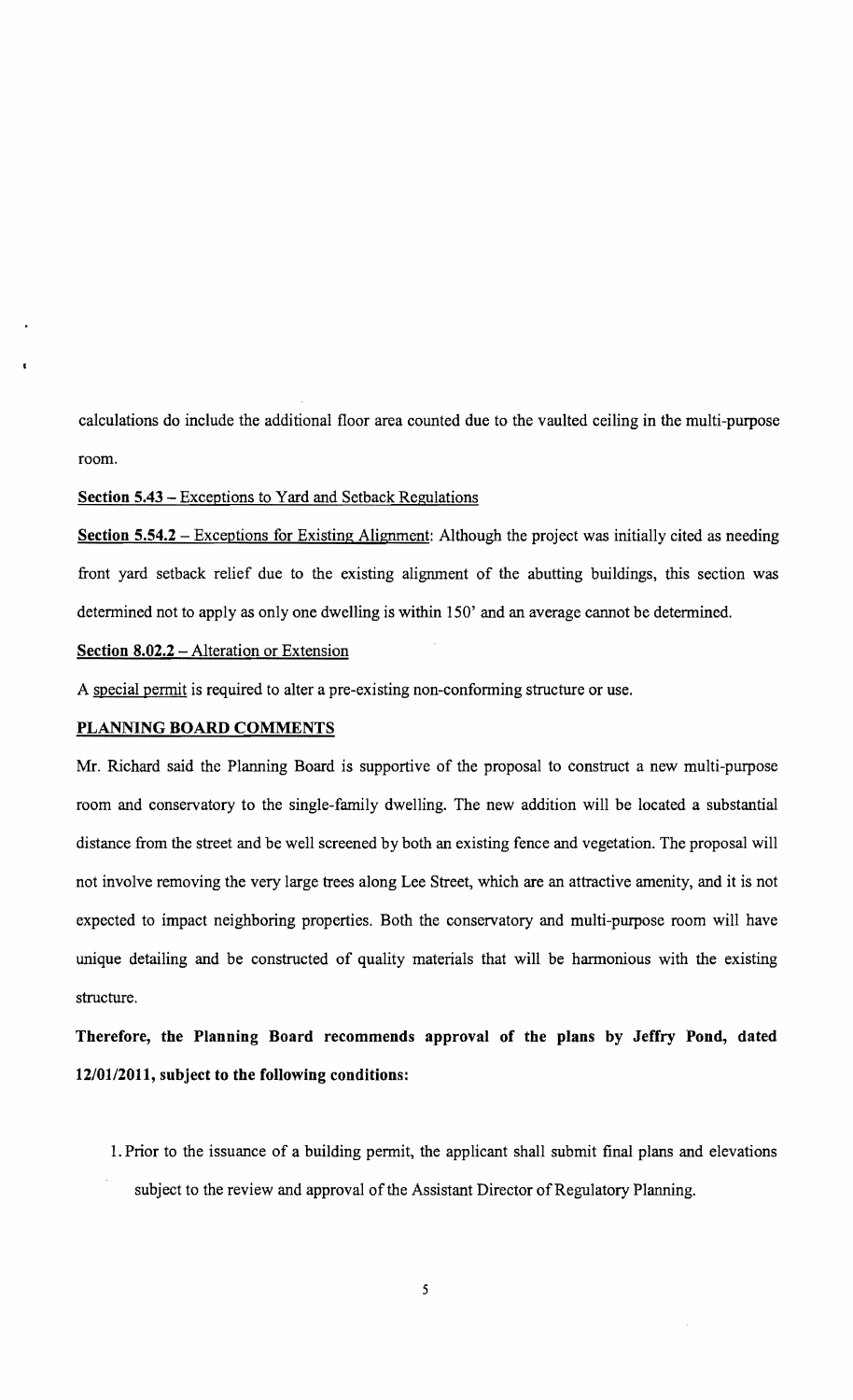2. Prior to the issuance of a building permit, the applicant shall submit to the Building Commissioner for review and approval for conformance to the Board of Appeals decision: 1) a final site plan stamped and signed by a registered engineer or land surveyor; 2) final building elevations stamped and signed by a registered architect; and 3) evidence that the Board of Appeals decision has been recorded at the Registry of Deeds.

Michael Yanovitch, Chief Building Inspector, delivered the comments for the Building Department. Mr. Yanovitch said the Building Department has no objections to the requested relief. He said the additions are very well designed and the bulk of the structures are screened very well from the abutters. Mr. Yanovitch said if the Board finds that the proposal is worthy of relief, the Building Department will work with the petitioner to ensure compliance with the Building Code and any conditions of the grant.

The Board then determined, by unanimous vote that the requirements for a special permit under Sections 5.09.2.j,  $5.22 \text{ b}$ .1.b,  $5.54.2$  and  $8.02.2$  of the Zoning By-Law, were met. The Board made the following specific findings pursuant to Section 9.05 of the Zoning By-Law:

- a. The specific site is an appropriate location for such a use, structure, or condition.
- b. The use as developed will not adversely affect the neighborhood.
- c. There will be no nuisance or serious hazard to vehicles or pedestrians.
- d. Adequate and appropriate facilities will be provided for the proper operation of the proposed use.

Accordingly, the Board voted unanimously to grant the requested relief subject to the following conditions:

1. Prior to the issuance of a building permit, the applicant shall submit final plans and elevations subject to the review and approval of the Assistant Director of Regulatory Planning.